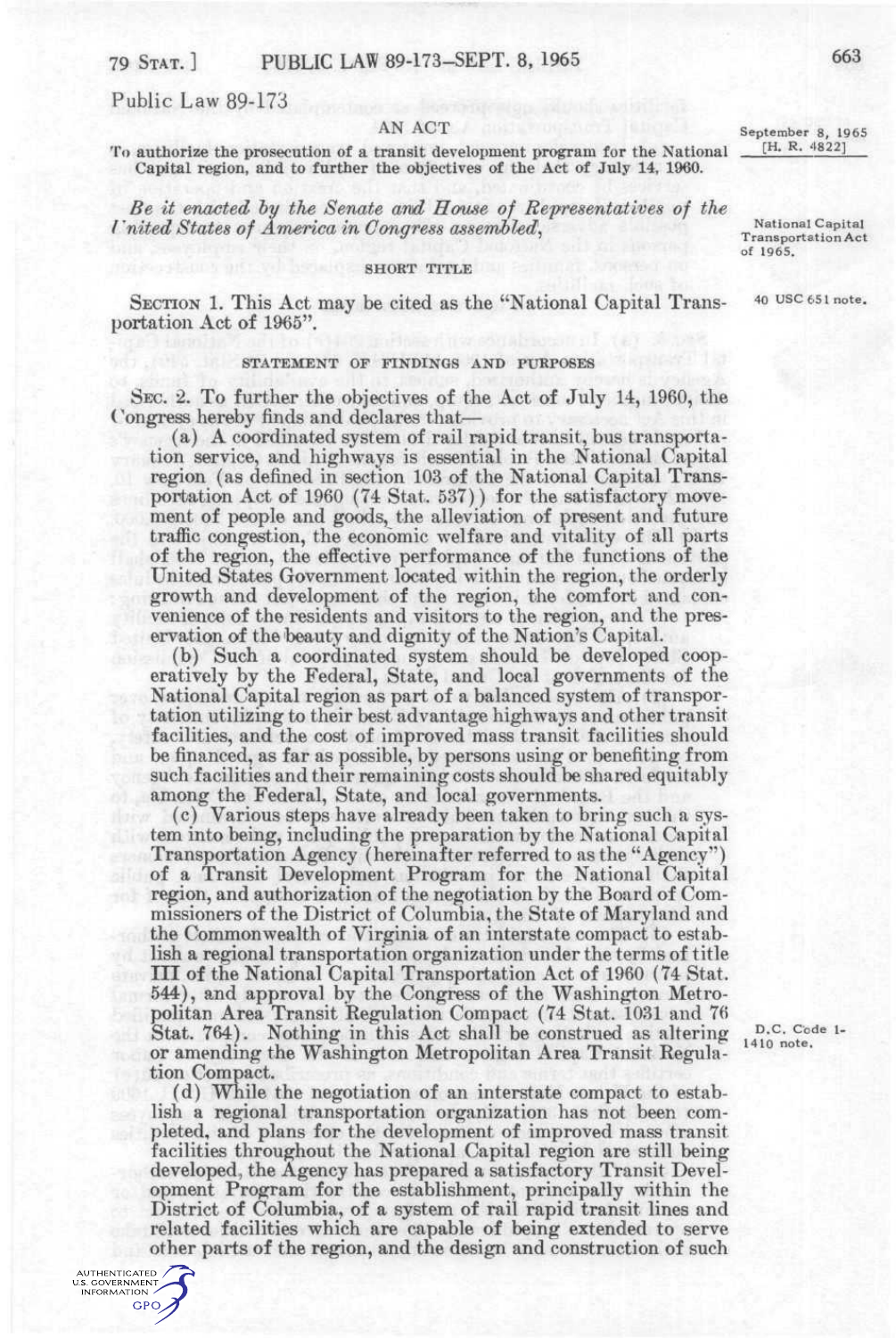note.

facilities should now proceed as contemplated by the National 40 use 651 Capital Transportation Act of 1960.

> (e) In developing such improved transportation facilities, it is necessary that the operation of rail rapid transit and bus services be coordinated, and that the creation and operation of public rail rapid transit facilities be accomplished with the least possible adverse effect on the private companies transporting persons in the National Capital region, on their employees, and on persons, families and businesses displaced by the construction of such facilities.

# FACILITIES AUTHORIZED

SEC. 3. (a) In accordance with section 204(c) of the National Capital Transportation Act of 1960 (40 U.S.C. 664(c) ; 74 Stat. 540), the Agency is hereby authorized, subject to the availability of funds, to design, engineer, construct, equip, and take other action as authorized in this Act necessary to provide for the establishment of the system of rail rapid transit lines and related facilities described in the Agency's report entitled "Rail Rapid Transit for the Nation's Capital, January 1965", transmitted to the Congress by the President on February 10, 1965: *Provided^* That the cost of constructing and equipping such lines and facilities, excluding interest costs, shall not exceed \$431,000,000.

(b) The work authorized by this section shall be subject to the provisions of the National Capital Transportation Act of 1960, shall be carried out substantially in accordance with the plans and schedules contained in the aforesaid report, and shall be subject to the following:

(1) No portion of any rail rapid transit line or related facility authorized hereunder shall be constructed within the United States Capitol Grounds except upon approval of the Commission for Extension of the United States Capitol.

(2) All construction work performed in, on, under, or over public space in the District of Columbia under the authority of this Act shall, in the interest of public convenience and safety, be performed in accordance with schedules agreed upon, and set forth in one or more written agreements, between the Agency and the Board of Commissioners of the District of Columbia, to the end that such construction work will be coordinated with other construction work in such public space, and consistent with such agreement or agreements, the said Board of Commissioners shall so exercise its jurisdiction and control over such public space as to facilitate the Agency's use and occupation thereof for the purposes of this Act.

(3) The rail rapid transit lines and related facilities authorized by this Act shall not be operated except under contract by private transit companies, private railroads, or other private persons. Such contracts shall be entered into only after formal advertisement and negotiations with all interested and qualified parties, including private mass transportation companies in the National Capital region, and only if the Secretary of Labor certifies that terms and conditions, as prescribed in section 10(c) of the Urban Mass Transportation Act of 1964 (49 U.S.C. 1609 (c); 78 Stat. 302, 307), to protect the interests of employees affected by any such contract for the operation of the facilities authorized by this Act, are specified in such contract.

(4) If the contractor selected to operate the facilities authorized by this Act contracts for the construction, alteration, and/or repair of such facilities, the agency which lets the contract to operate the rail rapid transit lines and related facilities shall take such action as may be necessary to insure that all laborers and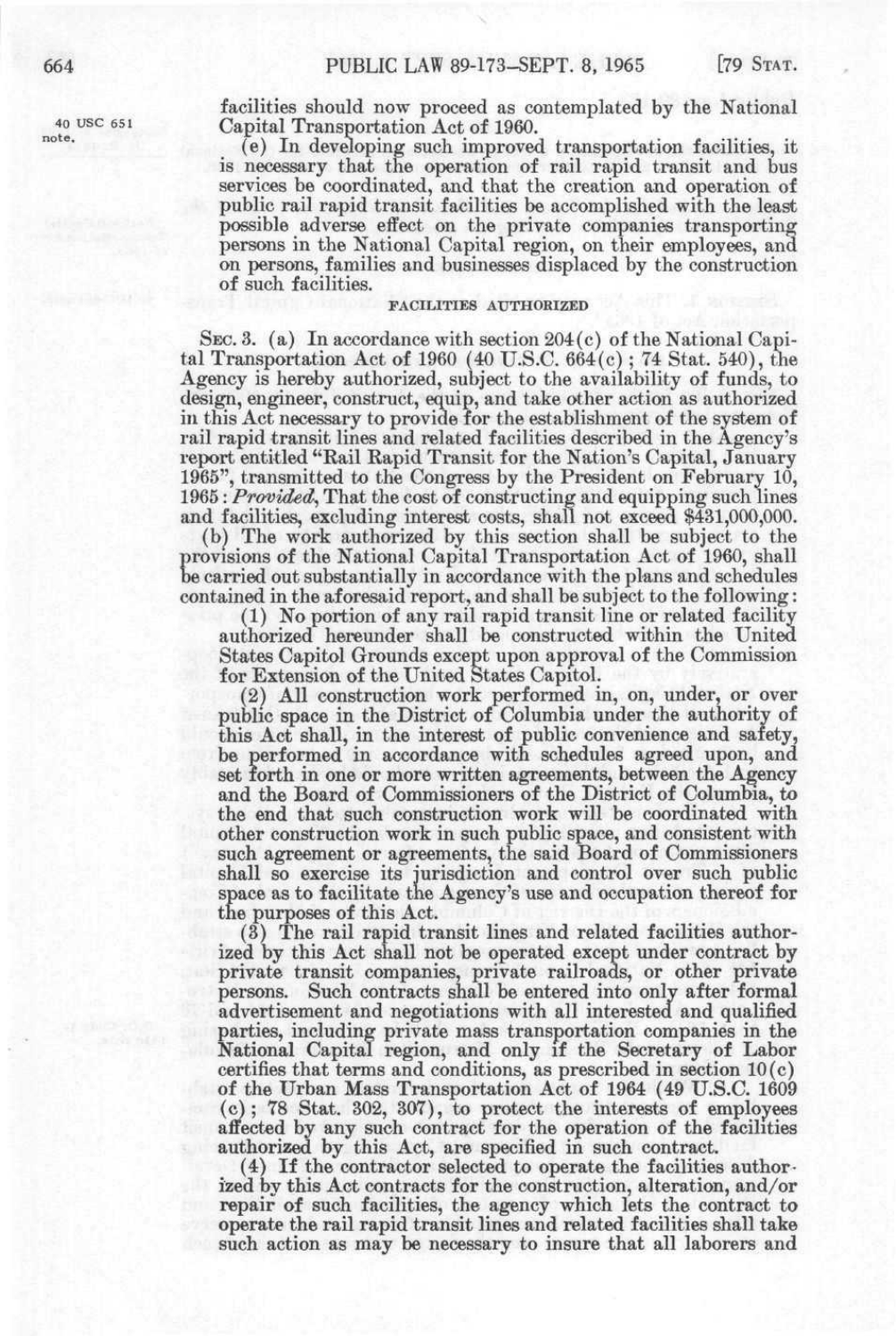mechanics employed in the performance of such construction, alteration, and/or repair shall be paid wages at rates not less than those prevailing on similar construction in the locality as determined by the Secretary of Labor, in accordance with the Davis-Bacon Act, as amended. The Secretary of Labor shall have with  $^{49 \text{ Stat. }1011;}_{78 \text{ Stat. }238;}$ <br>respect to the labor standards specified herein the authority and  $^{78 \text{ Stat. }238;}_{40 \text{ USC. }276}$ respect to the labor standards specified herein the authority and  $\frac{78}{40}$  us<br>functions set forth in Reorganization Plan Numbered 14 of 1950 276a-5. functions set forth in Reorganization Plan Numbered 14 of 1950 (15 F.R. 3176; 64 Stat. 1267; 5 U.S.C. 133z-15) and section 2 of the Act of June 13, 1934, as amended (48 Stat. 948, as amended;  $40 \text{ U.S.C. } 276(c)$ .  $63 \text{ Stat. } 108$ .

(c) Nothing in this Act shall be construed to affect any right to damages which any common carrier engaged in the private transportation of persons in the National Capital region may have by virtue of Public Law 757 of the Eighty-fourth Congress (70 Stat. 598) or 77 Stat. 421. Public Law 669 of the Eighty-sixth Congress (74 Stat. 537).

(d) The protection accorded the private bus companies under the provisions of the National Capital Transportation Act of 1960 (74 Stat. 537), and particularly under section 205(a) (2) thereof, shall not be impaired by this Act.

## RELOCATION ASSISTANCE

SEC. 4. The Act of October 6, 1964 (78 Stat. 1004) authorizing the <sup>D.C. Code 5</sup> Commissioners of the District of Columbia to provide relocation services to individuals, families, business concerns, and nonprofit organizations which may be or have been displaced from real property by actions of the United States or of the District of Columbia, and all regulations made under the authority of such Act are hereby made applicable to individuals, families, business concerns, and nonprofit organizations displaced from real property by actions of the Agency and the Agency shall pay the District of Columbia Relocation Assistance Office for the cost 01 such relocations: *Provided,* That in the case of any such displacements from real property located in the State of Maryland or the Commonwealth of Virginia the Agency is authorized to make relocation payments directly to the displaced individual, family, business concern, or nonprofit organization, as the case may be, in accordance with the schedule of payments contained in the said Act of October 6, 1964, and such rules and regulations as may be prescribed by the Administrator. In the event real property is acquired for the Agency by another Federal agency or by any State or local agency or authority, the Agency is authorized to reimburse the acquiring agency for relocation payments made by it, up to the amounts specified in the aforesaid Act of October 6, 1964.

## APPROPRIATIONS AUTHORIZED

SEC. 5. (a) The cost of designing, engineering, constructing, and equipping the facilities authorized in section 3 hereof shall be financed in part by the Federal and District of Columbia Governments, as follows:

(1) To finance the United States portion there is hereby authorized to be appropriated to the Agency not to exceed \$100,000,000, which shall remain available until expended;

(2) To finance the District of Columbia portion there is hereby authorized to be appropriated to the Agency out of the general fund of the District of Columbia not to exceed \$50,000,000, which shall remain available until expended;

(b) Subsection (b) of section 1 of the Act entitled "An Act to authorize the Commissioners of the District of Columbia to borrow

49-850 0-66—45

40 USC 665.